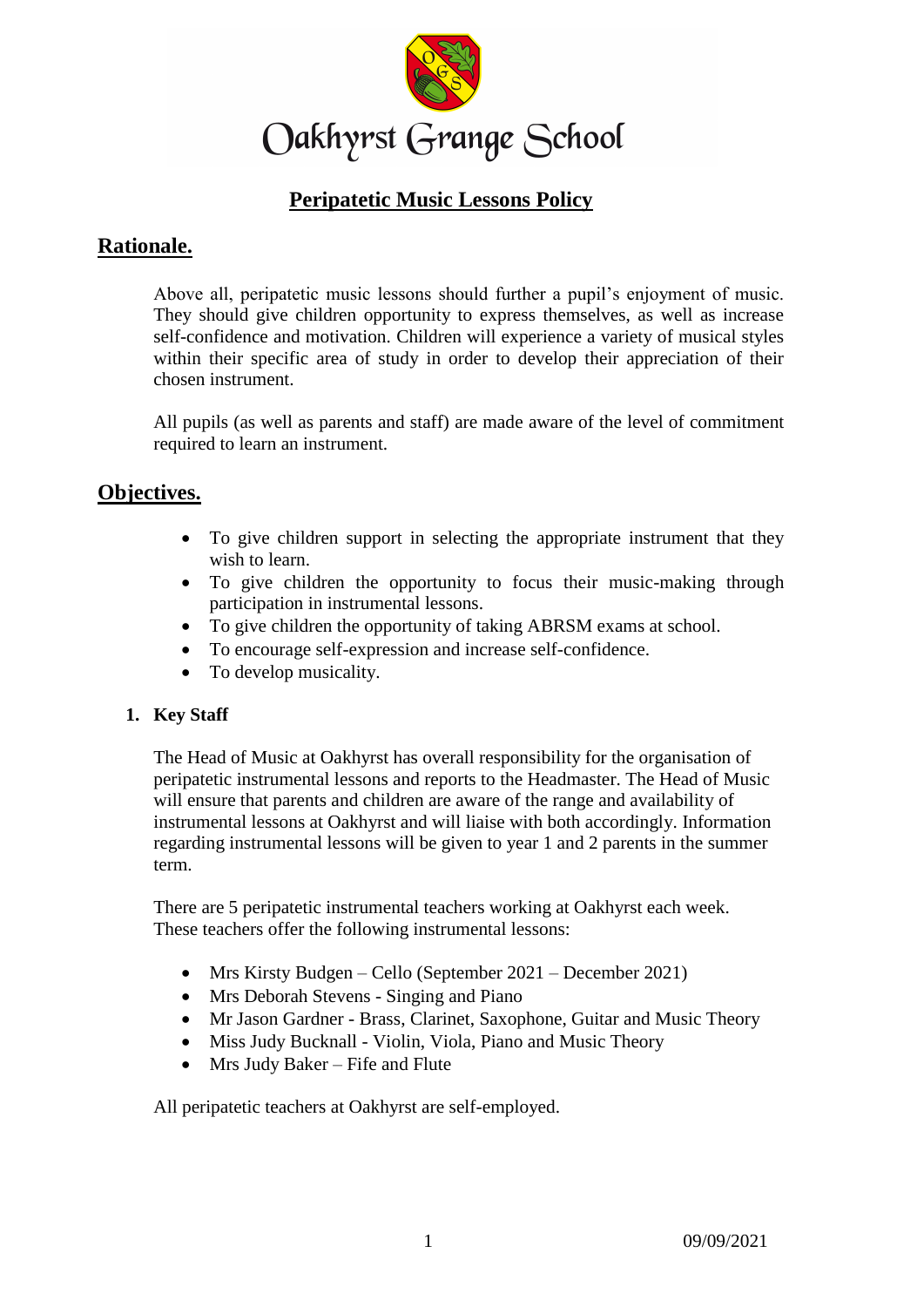### **2. Organisation of Peripatetic Instrumental Lessons**

The Head of Music will organise and write a Peripatetic Lesson Timetable at the start of each new term. Wherever possible, the core subjects of English, Maths and Science will not be missed for peripatetic music lessons. However, given the quantity of lessons taken and the availability of the peripatetic staff, this is not possible for every pupil. Priority will be given to Year 6, then Year 5, and so on.

At the beginning of each term students are notified when instrumental lessons will commence. It is the responsibility of each student to check the time and venue of their instrumental lessons, although members of staff are advised to be aware of peripatetic lesson times and to send children to them accordingly. Timetables are displayed outside the general office and on the notice board in the music office. Class teachers have a timetable of their pupils' lessons. All members of staff at Oakhyrst are made aware that students receive instrumental tuition and grant permission for them to leave timetabled lessons at the appropriate time. In order to ensure students do not always miss the same lessons each week, lesson times within the same year group are often rotated accordingly.

If a peripatetic lesson clashes with a school event, the lesson time will be changed to accommodate this.

### **3. Lesson Arrangements**

Instrumental tuition is provided weekly by peripatetic music teachers. These teachers are carefully selected and are well-qualified specialists.

The duration of a lesson is 30 minutes, although some younger children beginning instrumental lessons may start with 20 minute lessons, at the discretion of the parents, peripatetic teacher and form teacher.

Children should arrive at their lessons on time, with their instrument (where necessary), music books and notebook. *Instruments belonging to pupils must be properly insured against all risk. The school cannot accept responsibility for damage, however caused, whilst they are on the premises. (see paragraph 7)*

The pupil can expect the teacher to begin and end lessons on time.

When a lesson is missed by a pupil due to an incident beyond their control (e.g. illness, bereavement, weather etc), the teacher will endeavour to make up that lesson at a time to suit the teacher's convenience.

When lessons are missed by a pupil for other reasons (e.g. holiday during term time), the teacher is not obligated to make up or refund this lesson.

When lessons are missed by a teacher, those lessons will be made up at a time to suit the pupil's convenience whenever possible, or else refunded in full.

Instrumental teachers prepare a report for each pupil in the Summer term at the same times as their full school report.